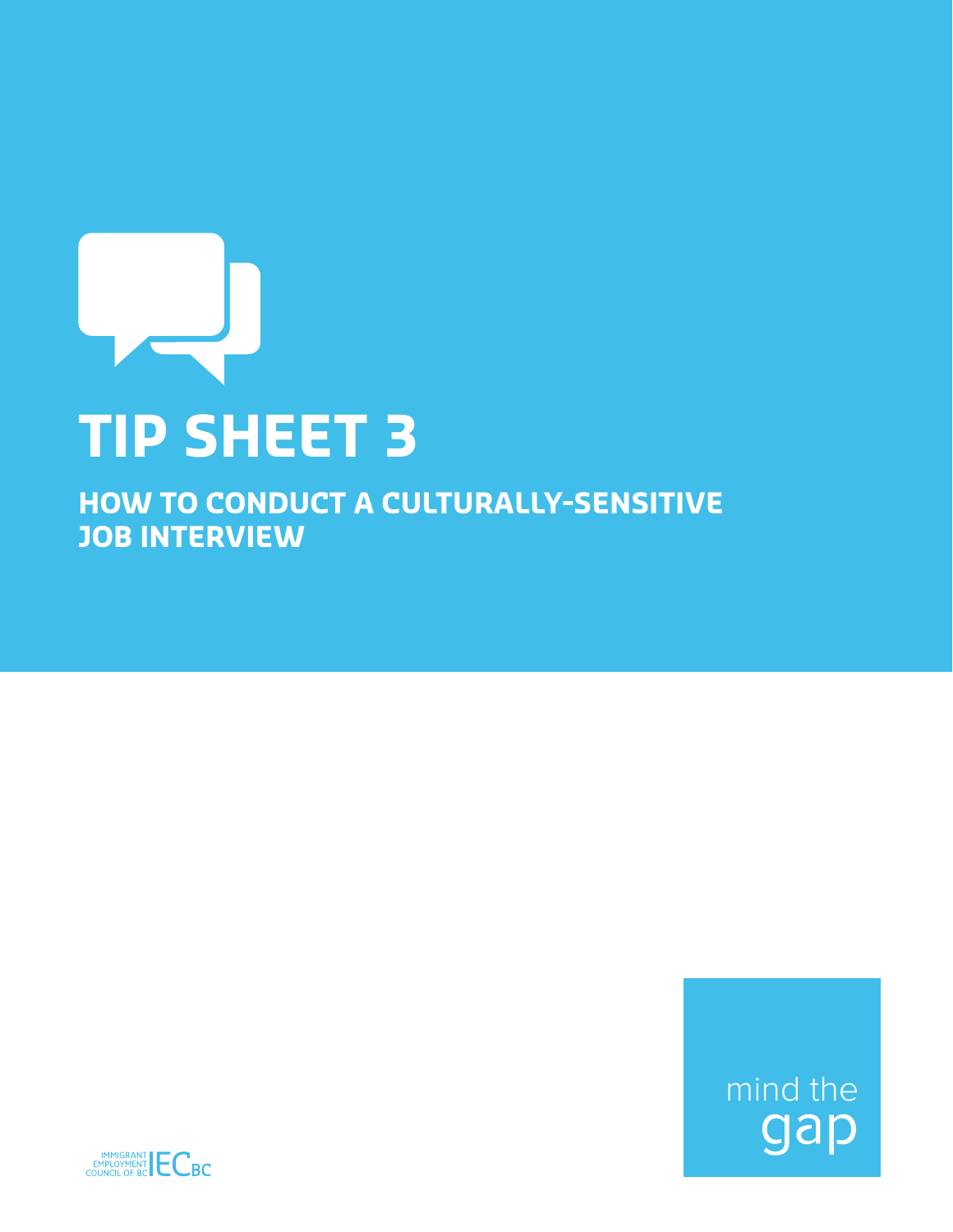## mind the **TIP SHEET 3:** HOW TO CONDUCT A gap CULTURALLY-SENSITIVE JOB INTERVIEW

Everyone involved in the hiring process strives to find the perfect fit, and as an employer, you understandably want to hire the right person for the job. Current demographic trends indicate that net growth in the Canadian labour force can be increasingly attributed to immigration. This presents opportunities for employers, but also requires them to review their recruitment processes and tools so they don't miss out on great talent. The focus of this Tip Sheet is on how to review resumes to "screen-in" top talent, use interview techniques and questions with immigrant-friendly language, and allow for different communication styles.

## **Screening Resumes:**

A resume is often your first impression of a candidate. It is your opportunity to take a step back, objectively assess the talent that is interested in your role, and screen in high quality candidates. Resumes from immigrant candidates may raise questions or challenges for you in regards to understanding their past credentials and experience, and fear around being politically correct in correspondence or interactions with them. This section is devoted to helping you overcome these barriers.

#### **Essential/Non-essential skills: a**

- Separate your "must-have" from the "nice-to-have" skills required for the job.
- Immigrant candidates who do not fulfill your wish list of "nice-to-have" skills may compensate with other skills, such as experience with international markets or connections to growing segments of the local market.



- Look for related work experience instead of screening for very specific experience like Canadian work experience, a certain number of years of experience, or recent experience.
- Hiring someone who has done a very similar job is great; there are also benefits to bringing in someone who can learn the job, and who has additional skills such as international experience.

**"BC's total population increase over the twelve months ending January 1, 2014 was 51,046 persons, and largely due to international migration. Immigrants (+36,190) and non-permanent residents (+20,129) continue to be steady providers of population growth for the province."** *BC Stats: Population Highlights, March 19 2014*

#### **Ability: b**

• Look for ability, or signs the candidate has the potential to do the job, as demonstrated through past achievements, including volunteer experience. For example, look for evidence the candidate can learn, interpret and apply a law, rather than evidence the candidate knows the law itself.

#### **d Communication:**

- Look for the candidate's ability to carry-out the specific communication tasks required, rather than generalized "effective communication skills."
- Assess problems with readability, spelling or grammar problems in a resume carefully: a person whose first language is not English may make written errors, but may still be able to communicate verbally at an acceptable level in order to do the job.

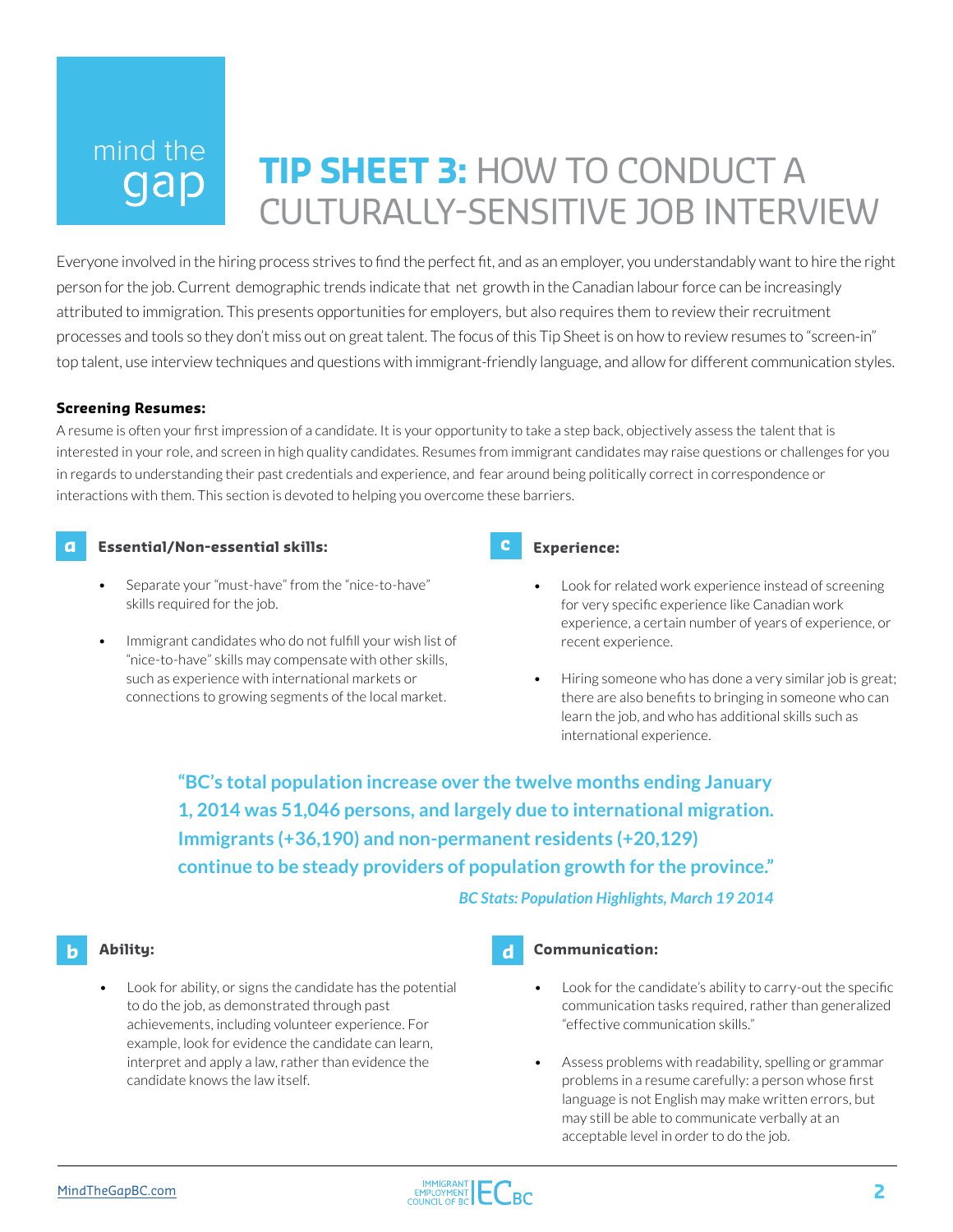# mind the

## **Cultural norms:**

- Be aware that immigrants may include religious greetings, mention of their family or other personal information that Canadians do not generally include in resumes.
- Focus on content, not the style of the resume. What and how information is communicated, including on resumes, varies widely across cultures.



### **e Time at previous jobs:**

- When reviewing resumes, remember that long tenure at a job can be interpreted either as a sign of loyalty or a lack of ambition, and frequent job changes could mean a lack of commitment to employers.
- Immigrants may have many reasons for atypical employment histories, and it is best to ask for clarification before dismissing a potentially excellent candidate.

## **Culturally-Sensitive Job Interviews:**

A job interview can be daunting for even the most experienced job seeker, but for many immigrants, responding to interview questions is a brand new skill that has to be learned. Interviewing across cultures requires awareness of cultural differences and norms. Employers who are conscious of how culture influences body language, values and interests, work ethic, habits, and self-expression, etc., will be better equipped to evaluate an immigrant's job skills and qualifications more fairly.

#### **Review interview questions for bias: a**

- Use scenario-based questions to assess how the candidate would perform on the job. Ask for examples and specifics to enable the candidate to demonstrate their skills.
- If language is a barrier to accurate assessment, use practice-based ways of determining a candidate's ability.

## **Be aware of body language: b d**

- Ideas of "personal space" and appropriate body language differ between cultures.
- What may be perceived as "non-traditional" body language may not be indicative of the candidate's potential or abilities. For example, lack of eye contact rather than being a sign of being untrustworthy or shifty may be an indication of respect for authority.

## **c Practice active listening:**

- When the candidate has a strong accent, do not assume that their communication skills are not suitable for your workplace. Seek clarification and encourage them to speak more clearly and slowly to help you understand them better.
- Accents both lessen and become easier to understand with experience in the workplace.

## **Avoid "jargon" or technical terminology:**

Technical terminology may differ across workplaces and regions. Instead of using jargon or acronyms that may not be clear, communicate using simpler language that will allow you to assess the core competency required for the role.